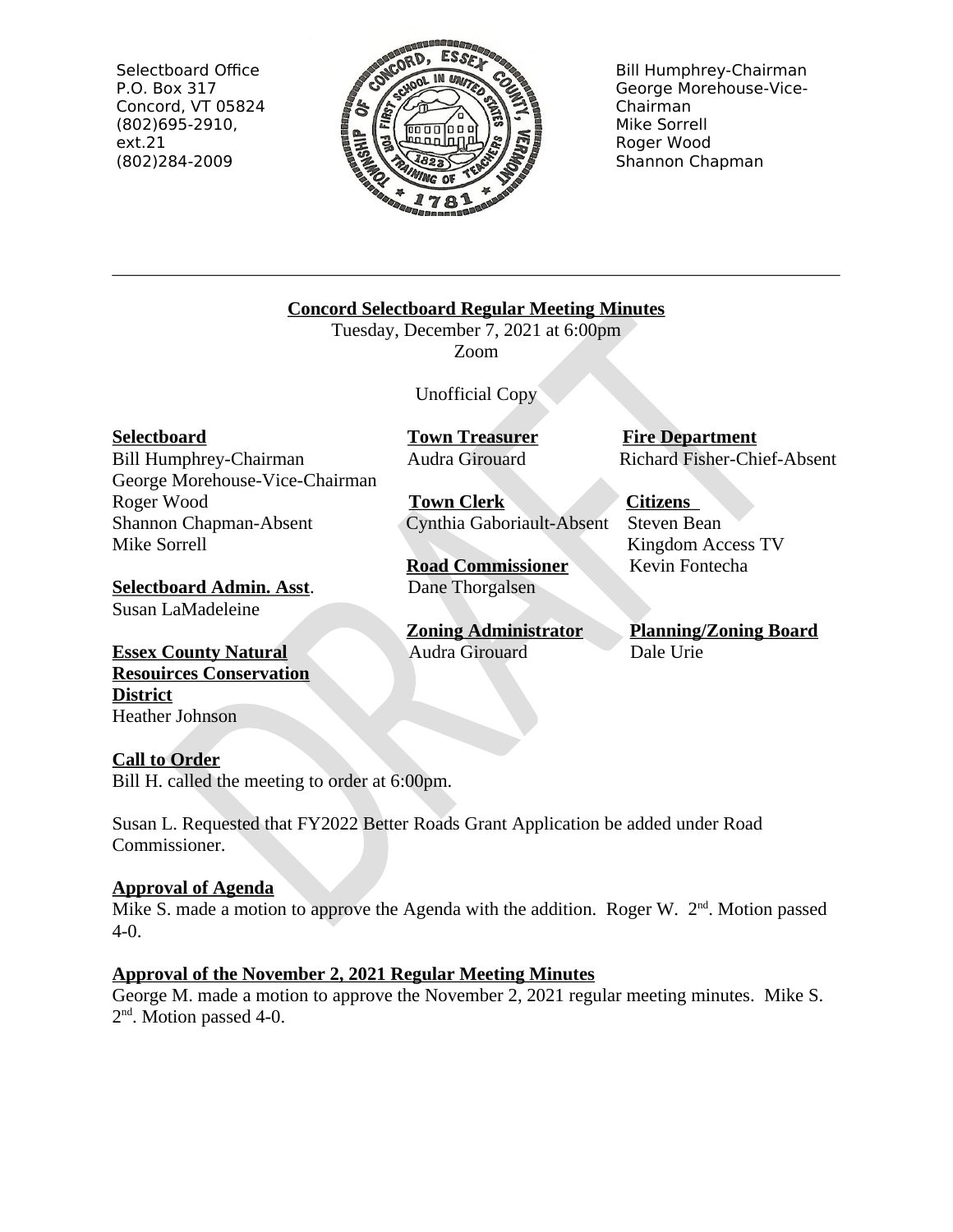## **Citizen's Concerns**

Susan L. read 2 citizen complaints that were submitted to the Board.

- 1. Complaint received on November 22, 2021 concerning constant barking coming from Herman Noyes's property located at 252 Shadow lake Road. Consensus of the Board to send a letter to the property owner.
- 2. Complaint received on November 18, 2021 concerning farm animals belonging to Aj And Demaris Cleverly located at 253 Ladd Road that are in the road and causing damage to neighbor's property.

Consensus of the Board to send a letter to the tenant.

#### **Old Business Town Clerk-Absent**

## **Town Treasurer**

Audra G. emailed the November reports and Warrants to the Board for review. Audra G. requested approval to send information to each department concerning the ARPA funds to be able to have input from everyone.

Consensus of the Board for her to provide each department with the ARPA information. Audra G. also informed the Board that all properties sold at the Tax Sale.

## **Zoning Administrator**

Audra G, updated the Board on the current Legal Actions that are pending. She stated that Shirley Bunnell has not yet signed the promissory note, but has been making monthly payment. Consensus of the Board for the Town Attorney to continue to get a signature from Shirley Bunnell.

The Schwag case is waiting on the court.

The Pam Bunnell case had a hearing on December 6, 2021, no information as of yet.

Kirkaldy Brown & Miranda Gillian case. Paperwork is waiting to be filled.

Audra G. requested approval to purchase the onX Hunt app. at a cost of \$30.00 annually as a tool for her Zoning Administrator duties.

Consenses of the Board for Audra G. to purchase the onX Hunt app.

Audra G, also provided the Board with a report of what has been done over the last year that she has been Zoning Administrator.

## **Road Commissioner**

Susan L. presented the Board with the FY2023 Better Roads Grant application for review and approval.

Mike S. made a motion for Susan L. to submit the FY 2023 Better Roads Grant Application. George M. 2<sup>nd</sup>. Motion passed 4-0.

Heather J. informed the Board that the Town did not receive any grants for the Folsom Avenue Stormwater Project. She stated that more project funds will be coming available in New Year. She will update the Board at the January meeting.

Dane T. stated that there is no lighting for the Transfer Station and that extension cords are be used for lights.

Susan L. will contact Green Mountain Power and an electrician to have lighting installed.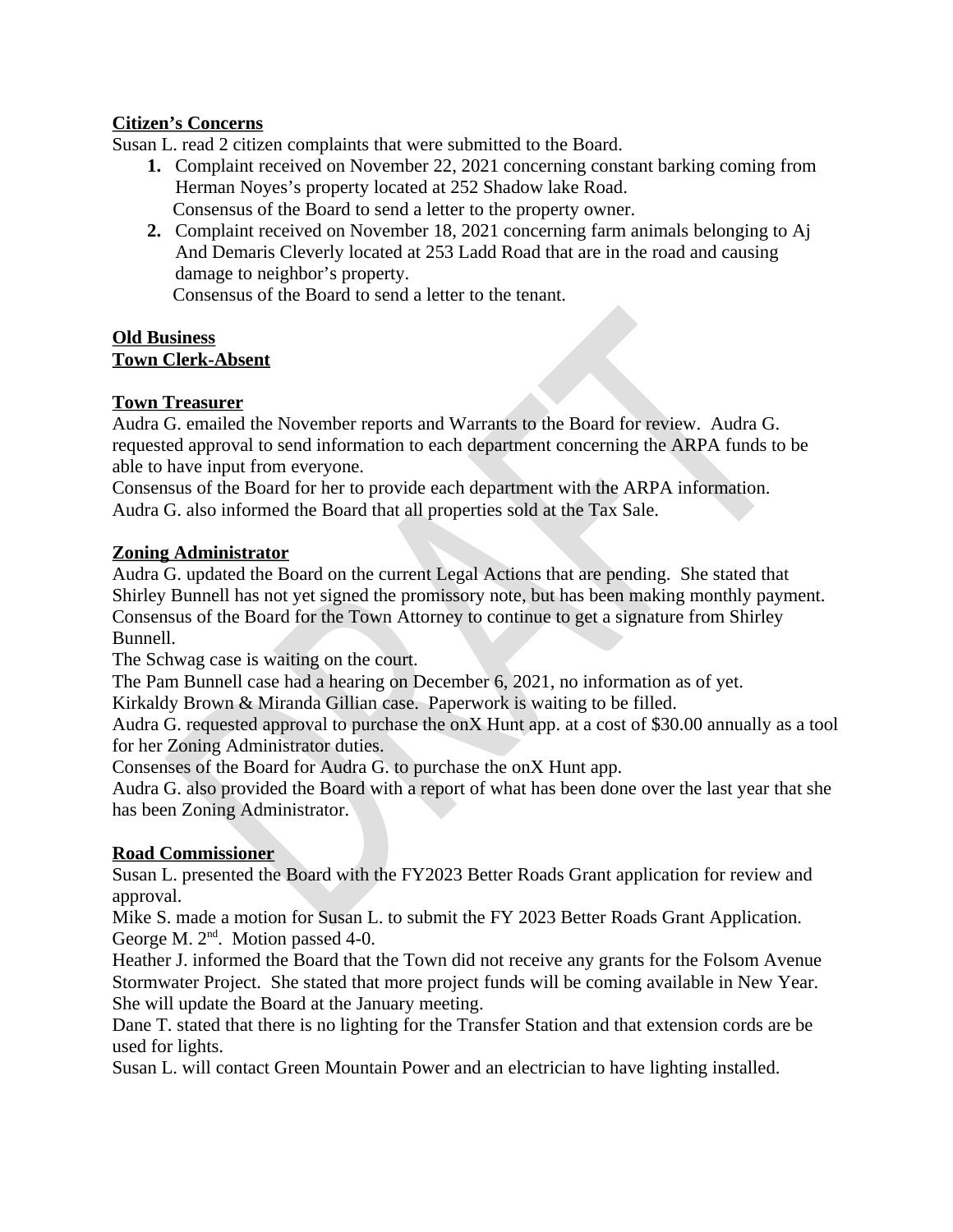#### **Fire Department-Absent Planning Board**

Dale U. updated the Board on items that the Planning Board have been working on.

## **Administrative Assistant**

## • Bradley Vale Road

Susan L. stated that she has gone as far as she could with the Bradley Vale Road issue and requested that the Board refer the issue the Town Attorney to do further research. Consensus of the Board to refer the matter to the Town Attorney.

## • Highway Grants

Susan L. provided the Oregon Road Paving Project, the Grant in Aid Leonard Hill Project and the Better Roads, Leonard Hill Project Reimbursement requests for the Board to review.

## • Ordinance

Susan L. informed the Board that she submitted the Noise Ordinance to Annie McLean from NVDA for review. Annie McLean has not finished with the review.

## • National Opioids Settlement

Susan L. requested that the Board decide if they wanted to join the Settlement Action and refer to the Town Attorney or to not participate.

Consensus of the Board not to participate.

#### $\bullet$ **Miles Pond Lease**

The land lease renewal with the State for the Pavilion at Miles Pond was discussed. George M, made a motion to pursue the land lease with the State for the Pavilion. Roger W, 2<sup>nd</sup> Motion passed 3-1.

## • E-Z Trash Update

Due to Christmas Day and New Year's Day falling on Saturdays, E-Z Trash will be collecting trash at the Transfer Station on Sunday, December 26<sup>th</sup> and Sunday, January 2<sup>nd</sup>.

## **Meeting Owl Pro and Monitor**

Susan L. presented the Board with information concerning equipment to hold better Zoom meeting for the Town. The information was reviewed and discussed.

Consensus of the Board to purchase the equipment after Susan L. has discussed with the Town's IT person and to make sure equipment is compatible with the Town's laptop.

## **New Business**

**Hearing Date for By Laws** 

A date for the By Laws Hearing was discussed.

Consensus of the Board to hold the Hearing at the end of February 2022.

## **Budget Work Session Date**

A date for the first Budget work session was discussed.

Consensus of the Board to tentatively set the date for December 28, 2021, and to hold the meeting in person.

## **Grant Administrator**

Will be discussed in Executive Session

## **Other-None**